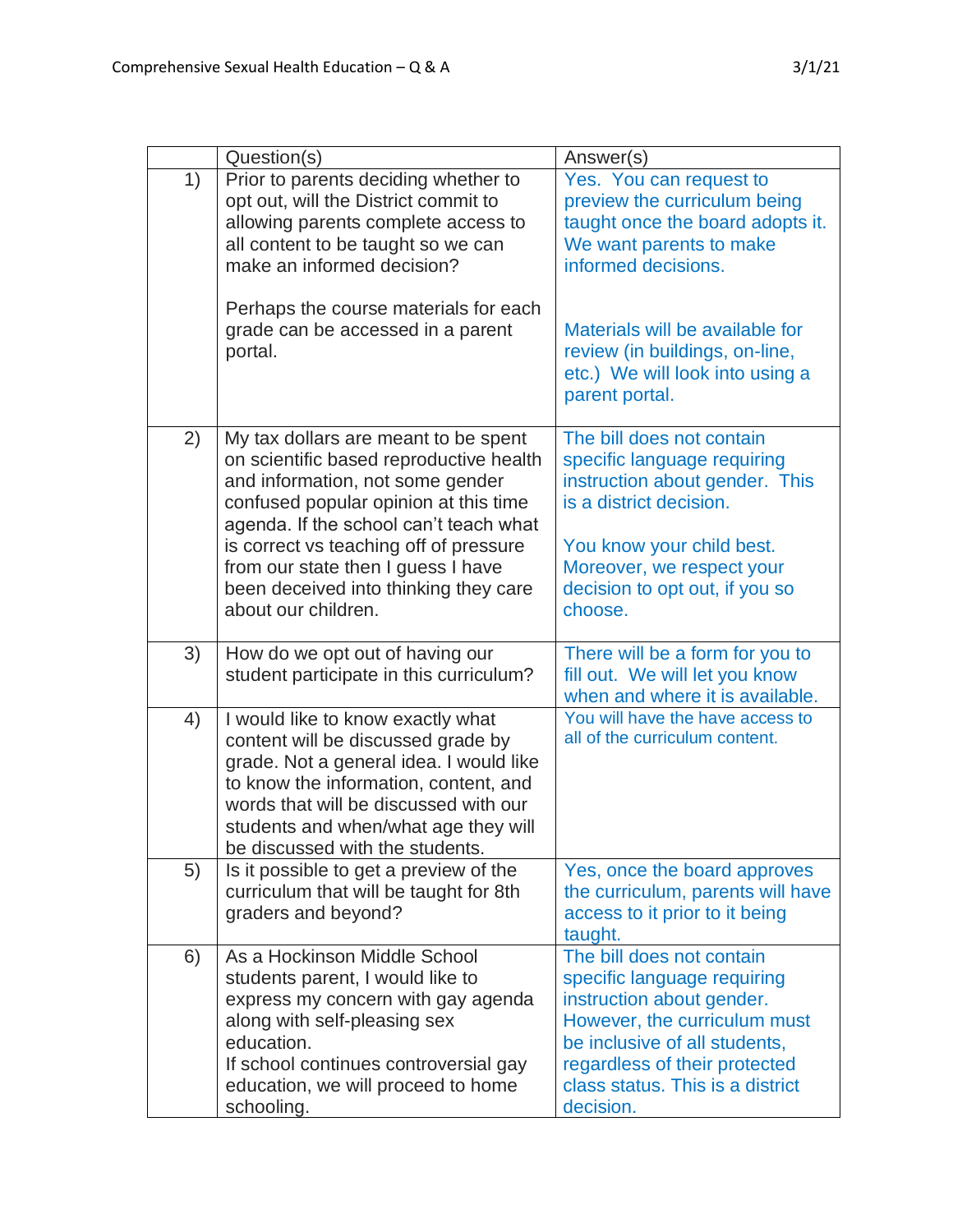|    |                                                                                                                                                                                                                                                                                                                                                                                                                                                                                                                                                                                        | You know your child best.<br>Moreover, we respect your<br>decision to opt out, if you so<br>choose.                                                                                                            |
|----|----------------------------------------------------------------------------------------------------------------------------------------------------------------------------------------------------------------------------------------------------------------------------------------------------------------------------------------------------------------------------------------------------------------------------------------------------------------------------------------------------------------------------------------------------------------------------------------|----------------------------------------------------------------------------------------------------------------------------------------------------------------------------------------------------------------|
| 7) | I have no questions regarding the bill. I<br>do, however, want to reach out to tell<br>you that I fully support the bill and offer<br>my support as the district works<br>to implement the required curriculum. I<br>hope the implementation goes<br>smoothly and that the issue does not<br>become to overly politicize within the<br>district. Kids need sound information,<br>and I believe the the SEL<br>component for the youngest kids is of<br>great value and importance. It will give<br>them a common language to express<br>themselves to adults at home and in<br>school. | We appreciate your comments.                                                                                                                                                                                   |
| 8) | I would like to know exactly what<br>content will be discussed grade by<br>grade. Not a general idea. I would like<br>to know the information, content, and<br>words that will be discussed with our<br>students and when/what age they will<br>be discussed with the students.                                                                                                                                                                                                                                                                                                        | You will have access to the<br>entire curriculum before it is<br>taught.                                                                                                                                       |
| 9) | Will we be provided the FULL<br>curriculum for each grade during the<br>meeting tomorrow evening so we can<br>see what exactly the school will be<br>teaching to our children? I heard there<br>are 4 different curriculums for WA<br>state schools.                                                                                                                                                                                                                                                                                                                                   | You will be able to look at the<br>full curriculum once the Board<br>adopts it. The State has some<br>recommend curricula on their<br>web site and are reviewing at<br>least 2 more mainstream<br>curriculums. |
|    | If we opt out for our child what will they<br>do in place during this class time?                                                                                                                                                                                                                                                                                                                                                                                                                                                                                                      | Students who opt out will be<br>given an alternate health<br>assignment.                                                                                                                                       |
|    | Will there be any kind of videos shown<br>for the sex health class? If so, what<br>kind of videos EXACTLY will be shown<br>for each grade? Rumors are that                                                                                                                                                                                                                                                                                                                                                                                                                             | If we do adopt videos, you will<br>be able to preview them. No<br>graphic videos will be shown.<br>The bill does not contain<br>specific language requiring                                                    |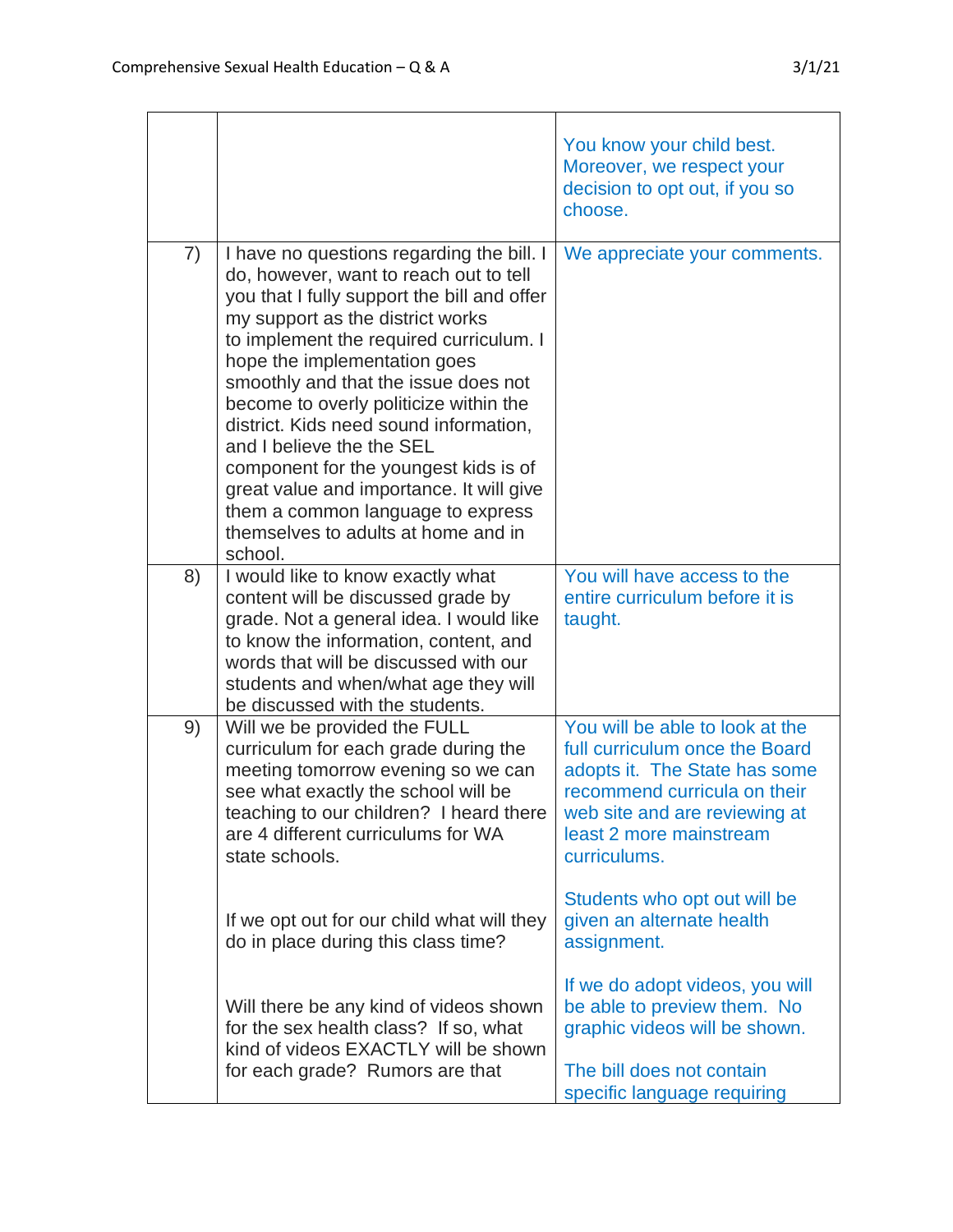|     | there will be mild graphic videos of 2<br>people having intercourse.                                                                                                                                                                                         | instruction about gender and<br>gender identity.                                                                                                                                                                                                                                                                                                                                                |
|-----|--------------------------------------------------------------------------------------------------------------------------------------------------------------------------------------------------------------------------------------------------------------|-------------------------------------------------------------------------------------------------------------------------------------------------------------------------------------------------------------------------------------------------------------------------------------------------------------------------------------------------------------------------------------------------|
|     | Will there be anything taught about<br>sexual preference such as gay,<br>bisexual, LGBQT etc?<br>Will the school be including<br>ANYTHING in regards to gender<br>identification in ANY of the grades sex<br>health classes? If yes, what will be<br>taught? | However, the curriculum must<br>be inclusive of all students,<br>regardless of their protected<br>class status. This is a district<br>decision.<br>You know your child best.<br>Moreover, we respect your<br>decision to opt out, if you so<br>choose.                                                                                                                                          |
|     | What details can you provide for the<br>students in K-3 for what exactly will be<br>taught when we are told<br>Social/Emotional education?                                                                                                                   | Currently, we do not have an<br>adopted SEL curriculum. The<br>law does not mandate SEL to<br>be taught until 2022-2023. If a<br>curriculum is adopted, you will<br>have access to the curriculum.<br>Having a SEL curriculum is not<br>required by law. SEL is really<br>about learning how to get along<br>with each other, how to<br>communicate in a respective<br>wayto be a good citizen. |
|     | What teachers for which grades will be                                                                                                                                                                                                                       | This has not yet been decided.                                                                                                                                                                                                                                                                                                                                                                  |
|     | teaching this subject, their homeroom<br>teacher or a separate teacher?                                                                                                                                                                                      |                                                                                                                                                                                                                                                                                                                                                                                                 |
| 10) | I'm hoping that as families we can<br>educate our own students in Sexual<br>Education. Can families opt out?                                                                                                                                                 | Yes. Families can definitely opt<br>their students from the CSHE<br>curriculum and will be given an<br>alternate health assignment.                                                                                                                                                                                                                                                             |
| 11) | Evidence-informed? What is the<br>evidence? On the contrary, sexual<br>education for elementary minds is<br>detrimental to their development.<br>Sexual education needs to come from<br>the home. Spending time to teach<br>health education takes away from | Refer to "30 Decades of<br>Research: The Case for<br><b>Comprehensive Sex Education"</b><br><b>Teaching is NOT</b><br>promoting                                                                                                                                                                                                                                                                 |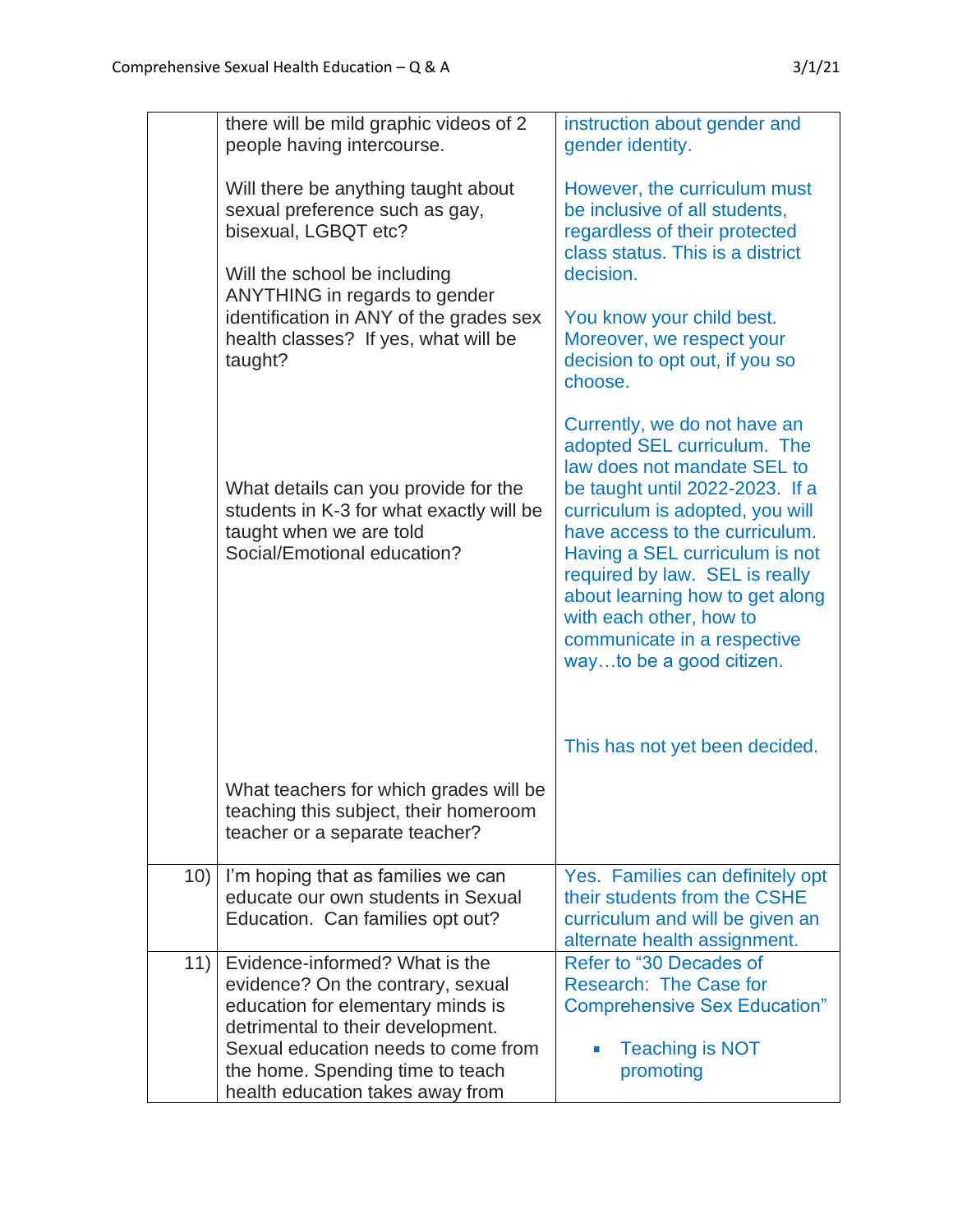|     | what our primary responsibility is as<br>educators -to teach students how to<br>think through mathematical problem<br>solving, and how to read and write.                                                                                                                                                                                                          | <b>Personal/Family Values</b><br>$\blacksquare$<br>- the role of the FAMILY                                                                                                                            |
|-----|--------------------------------------------------------------------------------------------------------------------------------------------------------------------------------------------------------------------------------------------------------------------------------------------------------------------------------------------------------------------|--------------------------------------------------------------------------------------------------------------------------------------------------------------------------------------------------------|
| 12) | We, as parents, would like to view the<br>sex-ed video before we decide to<br>consent to it or opt out for our 5th<br>grader. Where can we view it?                                                                                                                                                                                                                | A letter will go home from the<br>school 30 days in advance of<br>the instruction. The letter will<br>include instructions on how to<br>view the 5 <sup>th</sup> grade video.                          |
| 13) | I would like to know exactly what<br>content will be discussed grade by<br>grade. Not a general idea. I would like<br>to know the information, content, and<br>words that will be discussed with our<br>students and when/what age they will<br>be discussed with the students.                                                                                    | Once adopted by the board, you<br>will have the opportunity to<br>review the curriculum.                                                                                                               |
| 14) | If we opt our student out, what are the<br>options for them to get credit for<br>class? Will they still have enough<br>credit for graduation requirements?<br>Who developed the curriculum?                                                                                                                                                                        | Your student will be given an<br>alternate health assisngment.<br>As long as they do the<br>assignment, they should be just<br>fine.<br>We do not know yet.                                            |
|     | Can we opt out student out of portions<br>of the class but not the entire class?<br>Will parents be provided with a<br>syllabus so we can decide if we don't<br>want our child taking the entire class<br>or parts of it?                                                                                                                                          | Health standards are required<br>by the state. You can opt out of<br>the comprehensive health<br>education curriculum. You can<br>opt out of the entire unit or just<br>a lesson.                      |
| 15) | As I read through the parent email<br>that was sent on 2-10-2021, and<br>followed the links to the related OSPI<br>CSHE site, I was presented with the<br>below. As a school community, did<br>we ever get presented with the<br>option to develop our own curriculum<br>on this topic, or was it just assumed<br>we would follow the OSPI-provided<br>curriculum? | Creating our own curriculum<br>on this topic, would be a<br>tremendous amount of work<br>and it would still need to go<br>through the state vetting<br>process to meet the<br>requirements of the law. |
|     | Following the curriculum links that<br>were on the OSPI page, I saw that<br>videos related to gender identity,<br>sexual consent topics, etc. were on                                                                                                                                                                                                              | The bill does not contain<br>specific language requiring<br>instruction about gender and<br>gender identity.                                                                                           |